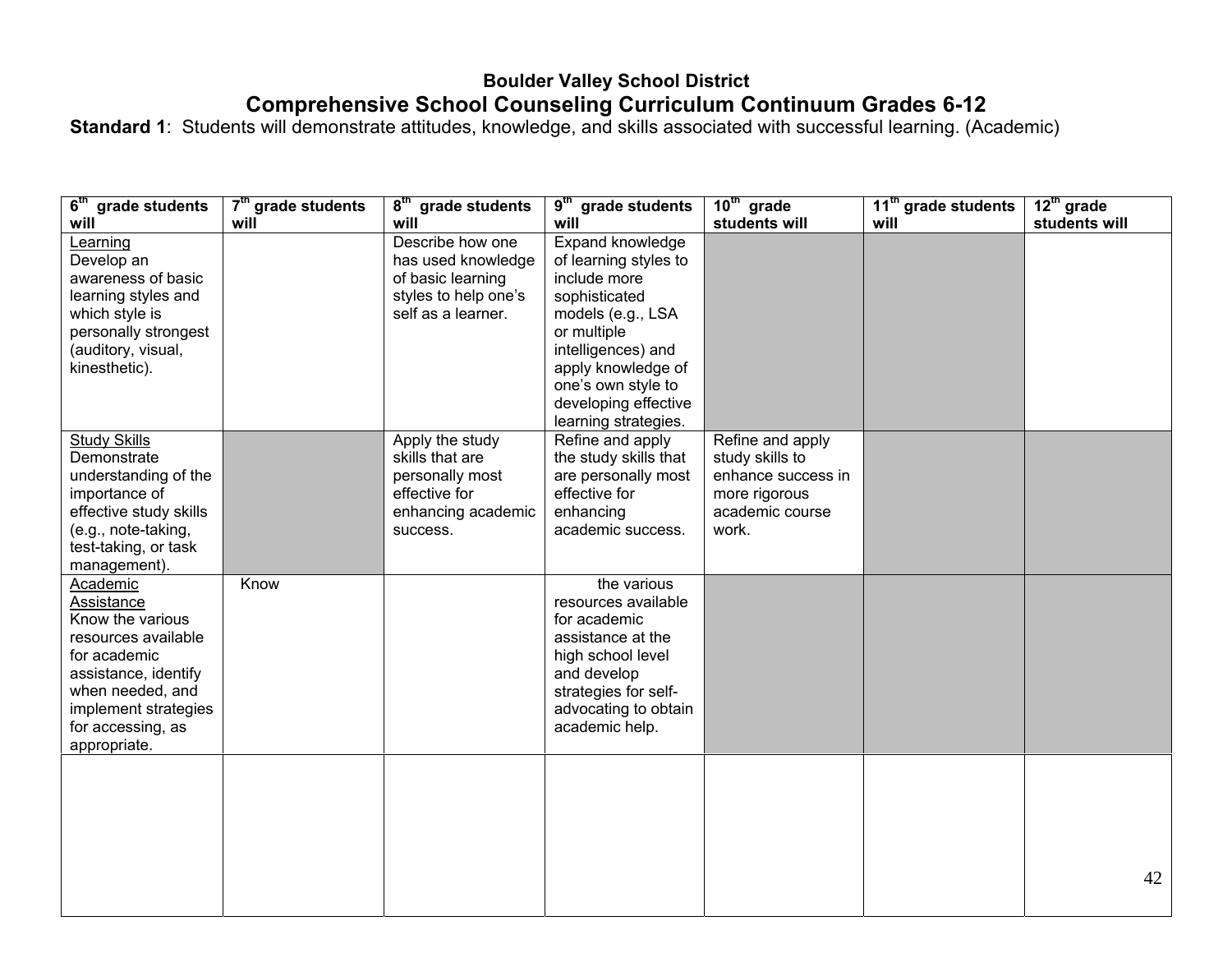| Academic Goal<br>Setting & Problem<br>Solving                                                                                  |                                                                                                   |                                                                                                                                            | Review to-date<br>academic<br>performance and<br>set a goal for<br>improvement.<br>Use problem-<br>solving and<br>decision-making<br>skills to monitor<br>one's academic<br>progress and<br>respond<br>appropriately. | Review to-date<br>academic<br>performance and<br>set goal for<br>improvement.<br>Use problem-<br>solving and<br>decision-making<br>skills to monitor<br>one's academic<br>progress and<br>respond<br>appropriately. | Review to-date<br>academic<br>performance and set<br>a goal for<br>improvement.<br>Use problem-solving<br>and decision-making<br>skills to monitor<br>one's academic<br>progress and<br>respond<br>appropriately. |  |
|--------------------------------------------------------------------------------------------------------------------------------|---------------------------------------------------------------------------------------------------|--------------------------------------------------------------------------------------------------------------------------------------------|-----------------------------------------------------------------------------------------------------------------------------------------------------------------------------------------------------------------------|---------------------------------------------------------------------------------------------------------------------------------------------------------------------------------------------------------------------|-------------------------------------------------------------------------------------------------------------------------------------------------------------------------------------------------------------------|--|
| Organizing<br>Develop and<br>implement<br>structured routines<br>for organizing and<br>planning school<br>work.                | Continue to<br>implement<br>structured routines<br>for organizing and<br>planning school<br>work. | Evaluate the<br>effectiveness of<br>routines for planning<br>and organizing<br>school work and<br>identify areas for<br>improvement.       | Learn effective time<br>management skills<br>and the importance<br>of completing tasks<br>on time as it applies<br>to personal,<br>academic, and<br>career goals.                                                     |                                                                                                                                                                                                                     |                                                                                                                                                                                                                   |  |
| Attitudes re:<br><b>Successful Learning</b><br>Identify the attitudes<br>and behaviors that<br>lead to successful<br>learning. | Develop an<br>understanding of the<br>difference between<br>internal and external<br>motivation.  | Demonstrate<br>understanding of<br>what motivates<br>one's self and set<br>goals that help<br>maintain a positive<br>interest in learning. | Identify                                                                                                                                                                                                              | any<br>attitudes or<br>behaviors that<br>inhibit successful<br>learning in high<br>school and use<br>problem-solving and<br>decision-making<br>skills to respond<br>appropriately.                                  |                                                                                                                                                                                                                   |  |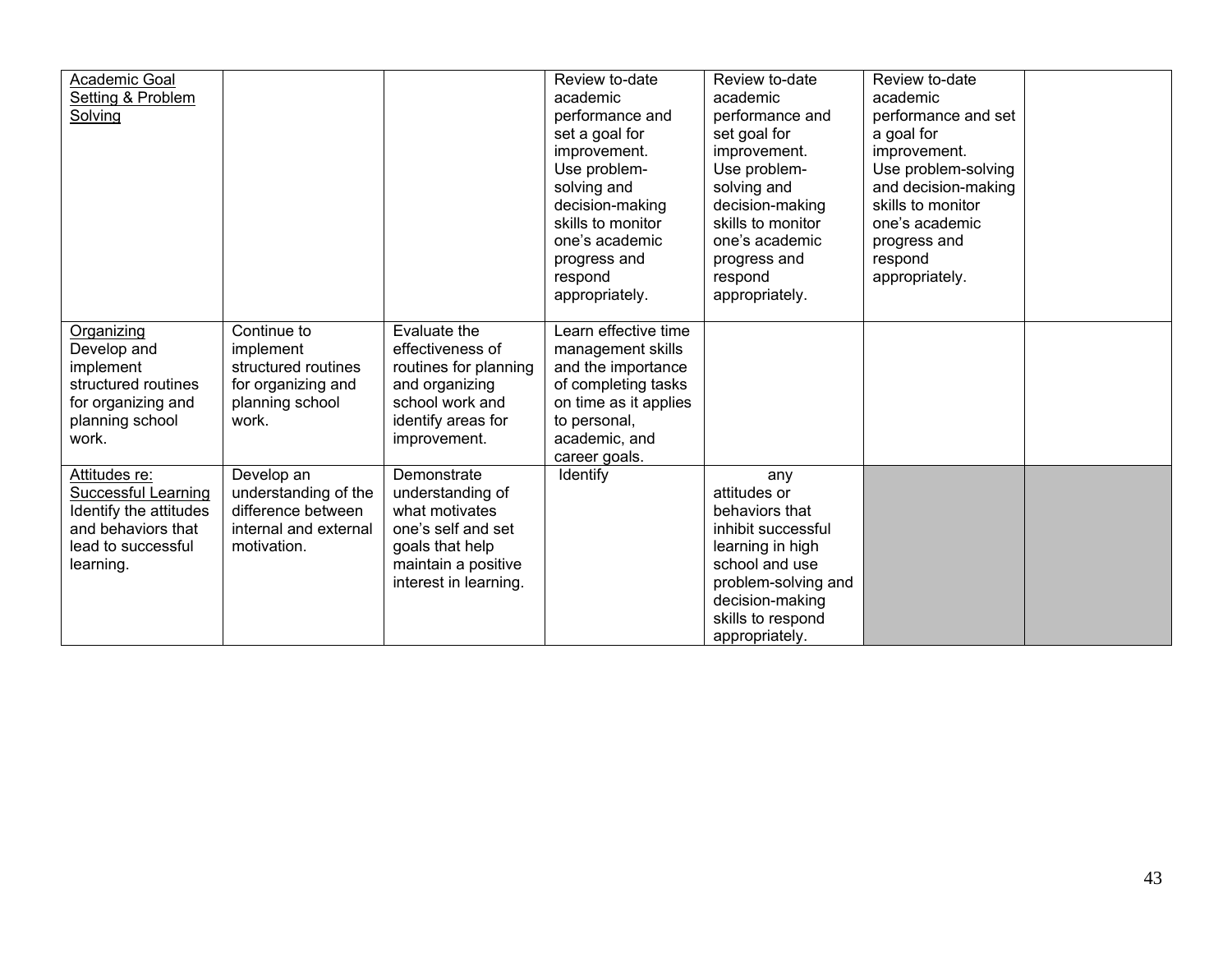**Standard 2:** Students will graduate with the academic preparation that allows them to choose from a wide range of post-secondary options, including college. (Academic)

| 6 <sup>th</sup> grade students                                                                                                                                                        | 7 <sup>th</sup> grade students                                                                                                                | 8th grade                                                                                                                                                         | 9 <sup>th</sup> grade students                                                                                                                                                  | $10th$ grade                                                                                                                  | 11 <sup>th</sup> grade students                                                                                                           | $12th$ grade                                                                                                                              |
|---------------------------------------------------------------------------------------------------------------------------------------------------------------------------------------|-----------------------------------------------------------------------------------------------------------------------------------------------|-------------------------------------------------------------------------------------------------------------------------------------------------------------------|---------------------------------------------------------------------------------------------------------------------------------------------------------------------------------|-------------------------------------------------------------------------------------------------------------------------------|-------------------------------------------------------------------------------------------------------------------------------------------|-------------------------------------------------------------------------------------------------------------------------------------------|
| will                                                                                                                                                                                  | will                                                                                                                                          | students will                                                                                                                                                     | will                                                                                                                                                                            | students will                                                                                                                 | will                                                                                                                                      | students will                                                                                                                             |
| Transition<br>Identify the<br>significant<br>differences between<br>elementary and<br>middle school and<br>address the<br>challenges these<br>differences present.                    | Identify the<br>significant<br>differences between<br>$6th$ and $7th$ grade<br>and address the<br>challenges these<br>differences present.    | Identify the<br>significant<br>differences<br>between 7 <sup>th</sup> and 8 <sup>th</sup><br>grade and address<br>the challenges<br>these differences<br>present. | Identify the<br>significant<br>differences between<br>middle level and<br>high school and<br>address the<br>challenges these<br>differences present.                            | Review the<br>transition to high<br>school and continue<br>to address the<br>remaining<br>challenges.                         |                                                                                                                                           |                                                                                                                                           |
| <b>Aptitudes and</b><br><b>Interests</b>                                                                                                                                              | Explore personal<br>academic aptitudes<br>and interests.                                                                                      | Apply knowledge of<br>personal academic<br>aptitudes and<br>interests to<br>educational goal<br>setting.                                                          | Understand the<br>relationship<br>between academic<br>decisions, including<br>participation in co-<br>curricular activities,<br>and career and<br>educational<br>opportunities. |                                                                                                                               |                                                                                                                                           |                                                                                                                                           |
| Educational<br>Decision making                                                                                                                                                        | Use                                                                                                                                           | decision-<br>making strategies<br>to establish an<br>educational goal<br>and to identify<br>strategies for<br>achieving it.                                       | Use decision-<br>making strategies to<br>establish an<br>educational goal<br>and identify<br>strategies for<br>achieving it.                                                    | Review and revise<br>personal<br>educational goals<br>with an awareness<br>of the future<br>implications of one's<br>choices. | Continue to review<br>and revise personal<br>educational goals<br>with an awareness<br>of the future<br>implications of one's<br>choices. | Continue to review<br>and revise personal<br>educational goals<br>with an awareness<br>of the future<br>implications of<br>one's choices. |
| Educational<br>Planning<br>Select 7 <sup>th</sup> grade<br>courses with a<br>beginning<br>awareness of long-<br>term educational<br>goals and to<br>maximize academic<br>achievement. | Select 8 <sup>th</sup> grade<br>courses with an<br>awareness of long<br>term educational<br>goals and to<br>maximize academic<br>achievement. | Prepare for the<br>transition to high<br>school by<br>developing an<br>awareness of 4<br>year academic<br>planning.                                               | Develop and<br>implement a 4 year<br>academic plan<br>consistent with<br>personal<br>educational goals.                                                                         | Review and modify<br>as appropriate the<br>four-year academic<br>plan consistent with<br>personal<br>educational goals        | Evaluate and modify<br>four-year academic<br>plans consistent with<br>personal educational<br>and post-secondary<br>goals.                | Evaluate and<br>modify four-year<br>academic plans<br>consistent with<br>personal<br>educational and<br>post-secondary<br>goals.          |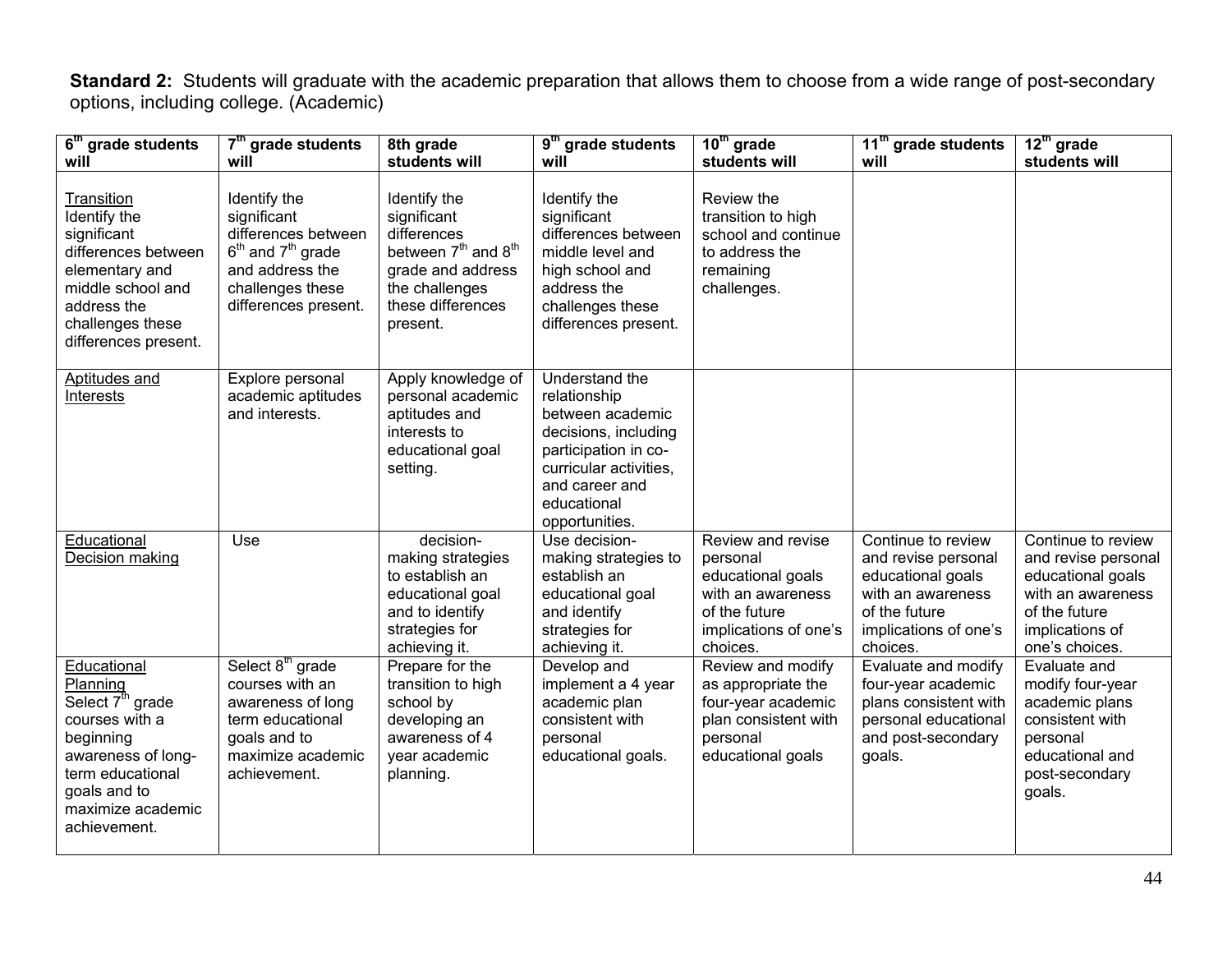| Post secondary<br>Options and<br>Planning | Develo | p an<br>awareness of how<br>educational<br>planning impacts<br>post-secondary<br>options. | Identify | post-<br>secondary goals<br>consistent with<br>interests, abilities<br>and academic<br>achievement.<br>Develop knowledge<br>of the college<br>admissions testing<br>process. | Demonstrate<br>understanding of the<br>entrance process for<br>college and other<br>post-secondary<br>institutions, including<br>admissions tests<br>and requirements,<br>and how to obtain<br>information about<br>different colleges<br>and other post-<br>secondary options.<br>Develop knowledge<br>of various sources of<br>financial support for<br>post-secondary<br>education and<br>awareness of the<br>process to access<br>them. | Know how to<br>complete the<br>entrance process<br>for college and<br>other post-<br>secondary<br>institutions as<br>appropriate.<br>Know how to<br>complete the<br>process of applying<br>for financial support<br>for post-secondary<br>education. |
|-------------------------------------------|--------|-------------------------------------------------------------------------------------------|----------|------------------------------------------------------------------------------------------------------------------------------------------------------------------------------|---------------------------------------------------------------------------------------------------------------------------------------------------------------------------------------------------------------------------------------------------------------------------------------------------------------------------------------------------------------------------------------------------------------------------------------------|------------------------------------------------------------------------------------------------------------------------------------------------------------------------------------------------------------------------------------------------------|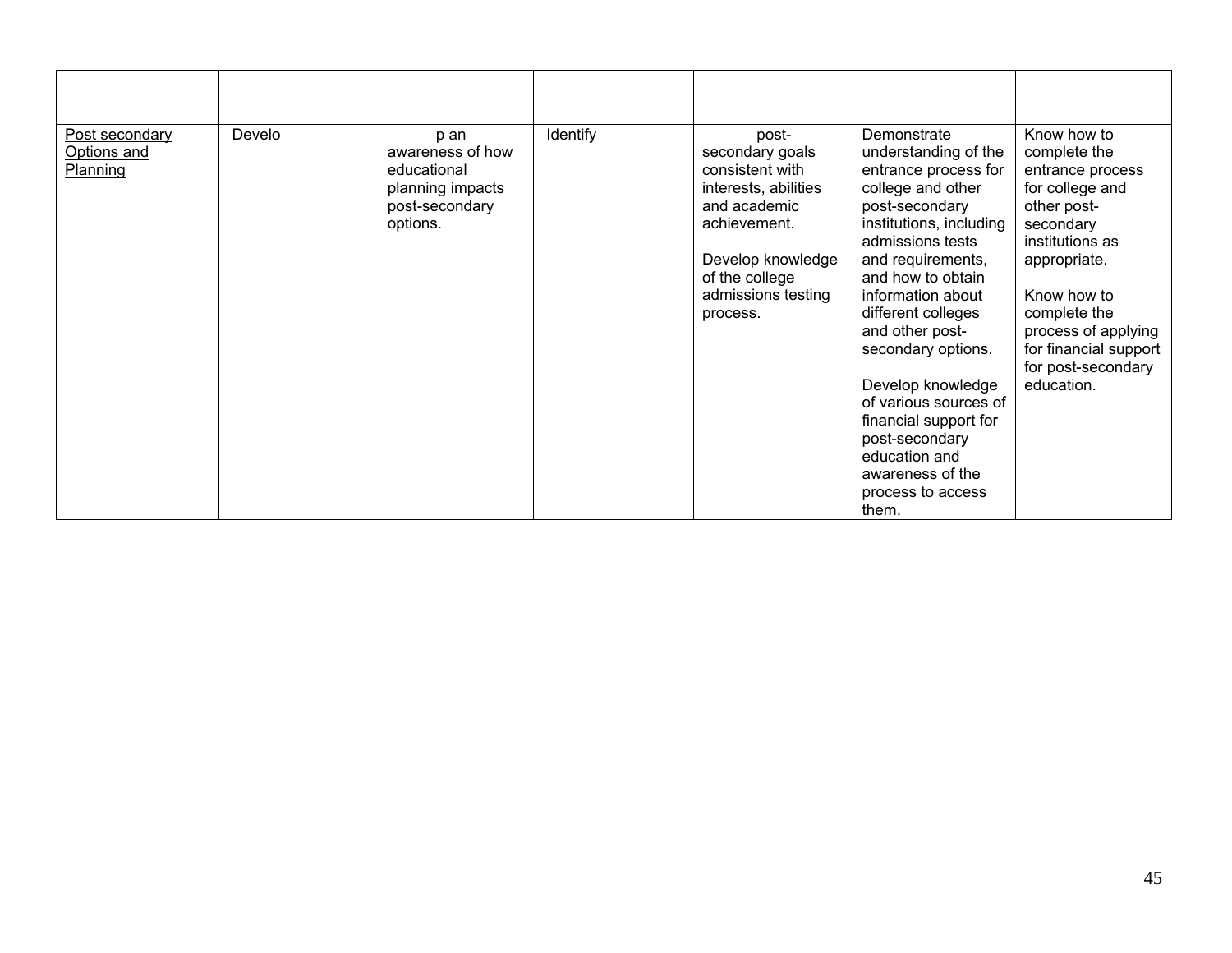| $\overline{6}^{\text{th}}$ grade students | $7th$ grade students                                                                                                                           | 8th grade students                                                                                                                     | $\overline{9^{th}}$ grade students                                                                | $10th$ grade students                                                                                                                                                       | $11th$ grade                                                                                                     | $12^{\text{th}}$ grade                                            |
|-------------------------------------------|------------------------------------------------------------------------------------------------------------------------------------------------|----------------------------------------------------------------------------------------------------------------------------------------|---------------------------------------------------------------------------------------------------|-----------------------------------------------------------------------------------------------------------------------------------------------------------------------------|------------------------------------------------------------------------------------------------------------------|-------------------------------------------------------------------|
| will                                      | will                                                                                                                                           | will                                                                                                                                   | will                                                                                              | will                                                                                                                                                                        | students will                                                                                                    | students will                                                     |
| Careers & Social<br><b>Norms</b>          | Develop an<br>awareness of the<br>dignity of all careers<br>and that all careers<br>are accessible to<br>any gender or<br>racial/ethnic group. |                                                                                                                                        |                                                                                                   | Develop and<br>demonstrate an<br>awareness of<br>changing societal<br>patterns regarding<br>gender and<br>racial/ethnic roles in<br>different                               |                                                                                                                  |                                                                   |
|                                           |                                                                                                                                                |                                                                                                                                        |                                                                                                   | occupations.                                                                                                                                                                |                                                                                                                  |                                                                   |
| <b>Career Exploration</b>                 | Develop an<br>awareness of<br>resources for career<br>exploration.                                                                             | Demonstrate<br>knowledge of career<br>exploration and<br>develop skills to<br>locate, evaluate and<br>interpret career<br>information. | Locate and interpret<br>career information.<br>using multiple<br>resources.                       | Continue to locate<br>and interpret career<br>information, using<br>multiple resources.<br>Demonstrate an<br>understanding of<br>career pathways and<br>the career process. | Continue to interpret<br>and evaluate career<br>information.                                                     |                                                                   |
| Self & Career<br>Planning                 | Identify                                                                                                                                       | personal<br>preferences,<br>interests and skills<br>influencing career<br>choice and success.                                          | Identify personal<br>skills, interests, and<br>abilities and relate<br>them to career<br>choices. | Continue to identify<br>personal skills,<br>interests, and<br>abilities and relate<br>them to career<br>choices.                                                            | Continue to identify<br>personal skills,<br>interests, and<br>abilities and relate<br>them to career<br>choices. | Use effective<br>decision-making<br>skills in career<br>planning. |
| <b>Employment Skills</b>                  |                                                                                                                                                |                                                                                                                                        |                                                                                                   | Learn how to search<br>for a job, including<br>learning job<br>requirements and<br>determining how one<br>meets them.                                                       | Write a resume and<br>demonstrate how to<br>interview well.                                                      |                                                                   |

**Standard 3**: Students will demonstrate the ability to investigate the world of work and to make informed career decisions. (Career)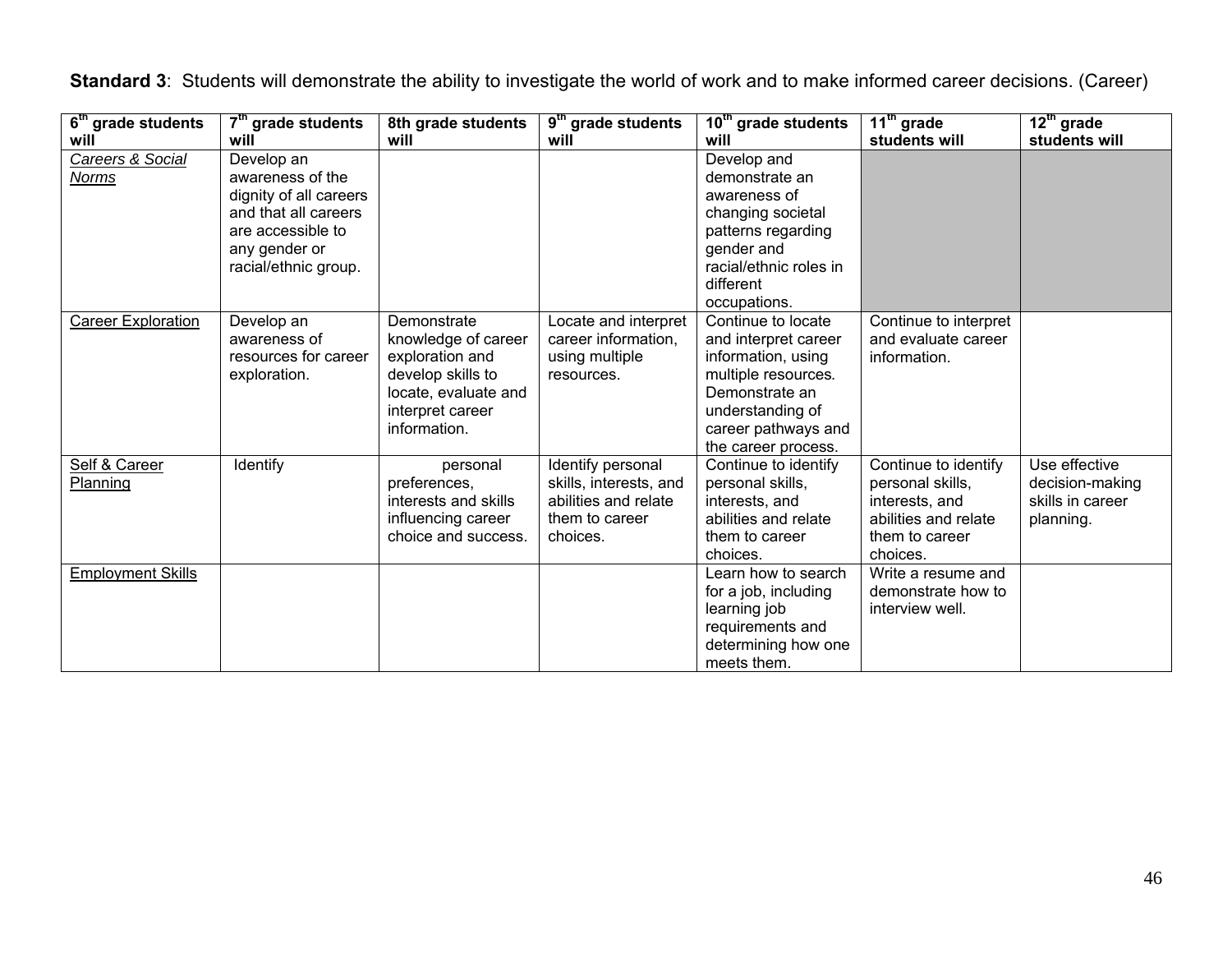**Standard 4:** Students will understand the relationship between personal qualities, education and training, and the world of work. (Career)

| 6 <sup>th</sup> grade students                                                                                                                                                           | $7th$ grade   | 8th grade students                                                                                     | 9 <sup>th</sup> grade students                                                                                                                   | 10 <sup>th</sup> grade                                                                                                                     | 11 <sup>th</sup> grade students                                                                                                                                                                                                                                                                                   | 12 <sup>th</sup> grade students                                                                                                                            |
|------------------------------------------------------------------------------------------------------------------------------------------------------------------------------------------|---------------|--------------------------------------------------------------------------------------------------------|--------------------------------------------------------------------------------------------------------------------------------------------------|--------------------------------------------------------------------------------------------------------------------------------------------|-------------------------------------------------------------------------------------------------------------------------------------------------------------------------------------------------------------------------------------------------------------------------------------------------------------------|------------------------------------------------------------------------------------------------------------------------------------------------------------|
| will                                                                                                                                                                                     | students will | will                                                                                                   | will                                                                                                                                             | students will                                                                                                                              | will                                                                                                                                                                                                                                                                                                              | will                                                                                                                                                       |
| <b>Personal Attributes</b><br>and Work:<br>Understand the<br>importance of<br>responsibility,<br>dependability,<br>punctuality, integrity,<br>and effort in school<br>and personal life. | Develo        | p an<br>awareness of<br>personal qualities<br>and motivations.                                         | Identify how<br>personal<br>responsibility,<br>personal integrity,<br>and a sense of<br>justice are important<br>in school and<br>personal life. | Identify how<br>personal<br>responsibility,<br>personal integrity<br>and a sense of<br>justice are important<br>in the work place.         | Demonstrate<br>understanding of how<br>and why such personal<br>characteristics as self-<br>motivation and<br>discipline, persistence,<br>independence,<br>confidence, curiosity,<br>flexibility, open-<br>mindedness, openness<br>to change, and<br>willingness to take<br>risks are values in the<br>workplace. | Develop<br>understanding of<br>how interests,<br>abilities, and<br>achievement relate<br>to achieving<br>personal,<br>educational and<br>career goals.     |
| <b>Personal Work</b><br><b>Skills</b>                                                                                                                                                    |               | Develo                                                                                                 | p an<br>awareness of the<br>importance of good<br>work habits in both<br>the world of<br>academics and the<br>world of work.                     |                                                                                                                                            |                                                                                                                                                                                                                                                                                                                   |                                                                                                                                                            |
| Academic<br>Achievement &<br>Careers                                                                                                                                                     | Dev           | elop<br>understanding of the<br>relationship between<br>academic<br>achievement and<br>career success. | Continue to develop<br>understanding of the<br>relationship between<br>academic<br>achievement and<br>career success.                            | Review current<br>academic<br>achievement and<br>develop strategies<br>that will enhance<br>opportunities for<br>future career<br>success. | Review current<br>academic<br>achievement and<br>develop strategies<br>that will enhance<br>opportunities for<br>future career<br>success.                                                                                                                                                                        | Review current<br>academic<br>achievement and<br>develop strategies<br>that will enhance<br>opportunities for<br>future career<br>success.                 |
| Academic and<br>Personal Strengths<br>& Careers                                                                                                                                          |               |                                                                                                        |                                                                                                                                                  | Identify and<br>evaluate one's<br>academic and<br>personal strengths<br>and limitations and<br>how they relate to<br>broad career paths.   | Continue to identify<br>and evaluate one's<br>academic and<br>personal strengths<br>and limitations and<br>how they relate to<br>broad career paths.                                                                                                                                                              | Demonstrate<br>understanding of<br>how interests,<br>abilities, and<br>achievement relate<br>to achieving<br>personal,<br>educational and<br>career goals. |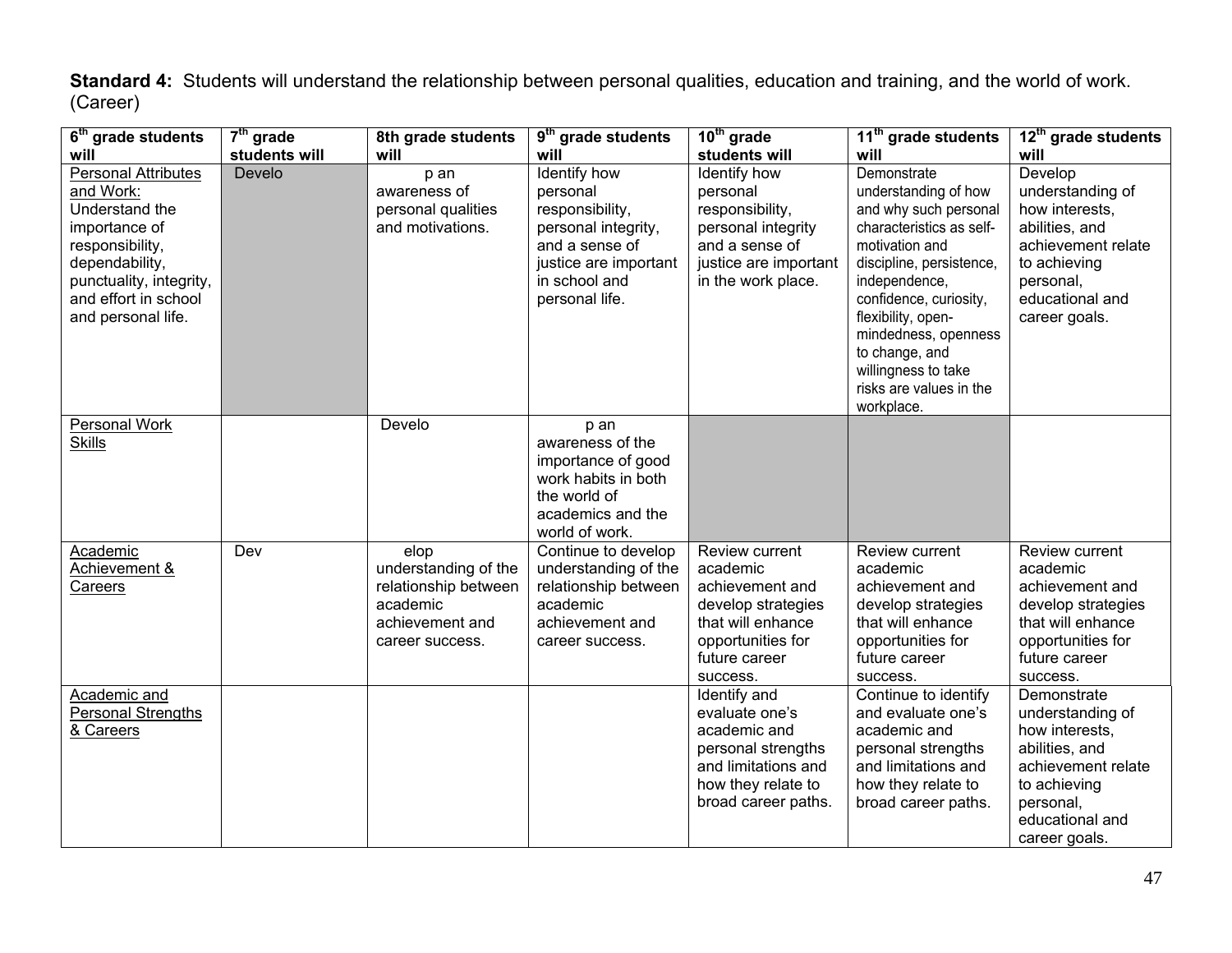**Standard 5:** Students will demonstrate the knowledge and interpersonal skills to help them understand and respect self and others. (Personal/Social)

| $\overline{6}^{\text{th}}$ grade students                                                                                                                                                                                                                        | 7 <sup>th</sup> grade students                                                                                       | 8th grade                                                                                                                                                      | 9 <sup>th</sup> grade students                                                                                                                                                                                                                                                               | 10 <sup>th</sup> grade                                                                                                                                                     | $11th$ grade                                                                                                                                                      | $12th$ grade                                                                                                                                                      |
|------------------------------------------------------------------------------------------------------------------------------------------------------------------------------------------------------------------------------------------------------------------|----------------------------------------------------------------------------------------------------------------------|----------------------------------------------------------------------------------------------------------------------------------------------------------------|----------------------------------------------------------------------------------------------------------------------------------------------------------------------------------------------------------------------------------------------------------------------------------------------|----------------------------------------------------------------------------------------------------------------------------------------------------------------------------|-------------------------------------------------------------------------------------------------------------------------------------------------------------------|-------------------------------------------------------------------------------------------------------------------------------------------------------------------|
| will                                                                                                                                                                                                                                                             | will                                                                                                                 | students will                                                                                                                                                  | will                                                                                                                                                                                                                                                                                         | students will                                                                                                                                                              | students will                                                                                                                                                     | students will                                                                                                                                                     |
| Individual & Cultural<br><b>Differences</b><br>Demonstrate                                                                                                                                                                                                       | Demonstrate<br>respect for others.                                                                                   | Demonstrate<br>respect for others.                                                                                                                             | Demonstrate<br>respect for others.                                                                                                                                                                                                                                                           | Demonstrate<br>respect for others.                                                                                                                                         | Demonstrate<br>respect for others.                                                                                                                                | Demonstrate<br>respect for others.                                                                                                                                |
| respect for others.<br>Develop awareness<br>of and demonstrate<br>respect and<br>appreciation for<br>individual and<br>cultural differences.                                                                                                                     | Continue to develop<br>and demonstrate<br>respect and<br>appreciation for<br>individual and<br>cultural differences. | Develop<br>understanding of<br>the cultural,<br>religious, ethnic,<br>gender identity,<br>age, and ability<br>differences that<br>characterize our<br>society. | Continue to develop<br>understanding of<br>the cultural,<br>religious, ethnic,<br>gender identity, age,<br>and ability<br>differences that<br>characterize our<br>society.                                                                                                                   | Continue to develop<br>understanding of<br>the cultural,<br>religious, ethnic,<br>gender identity,<br>age, and ability<br>differences that<br>characterize our<br>society. | Demonstrate<br>understanding of<br>the cultural,<br>religious, ethnic,<br>gender identity,<br>age, and ability<br>differences that<br>characterize our<br>society | Demonstrate<br>understanding of<br>the cultural,<br>religious, ethnic,<br>gender identity,<br>age, and ability<br>differences that<br>characterize our<br>society |
| Stress/Conflict<br><b>Management Skills</b><br>Develop effective<br>coping skills for<br>dealing with<br>problems, including<br>learning how to<br>access resources<br>for support.<br>Demonstrate skills<br>in resolving conflicts<br>with peers and<br>adults. | Develop expanded<br>skills in conflict<br>resolution and<br>effective coping<br>skills.                              |                                                                                                                                                                | Use effective inter-<br>personal<br>communication<br>skills to express<br>feelings and resolve<br>conflicts.<br>Develop personal<br>skills and<br>techniques for<br>managing anger<br>and stress,<br>including<br>maintaining self-<br>control and<br>accessing<br>resources for<br>support. |                                                                                                                                                                            |                                                                                                                                                                   |                                                                                                                                                                   |
| Personal Strengths<br>and Assets<br>Identify personal<br>strengths and<br>assets.                                                                                                                                                                                |                                                                                                                      |                                                                                                                                                                |                                                                                                                                                                                                                                                                                              | Develop<br>independence, self-<br>confidence, self-<br>advocacy, and<br>resiliency as a<br>learner and member<br>of society.                                               | Exhibit                                                                                                                                                           | independence, self-<br>confidence, self-<br>advocacy and<br>resiliency as a<br>learner and member<br>of society.                                                  |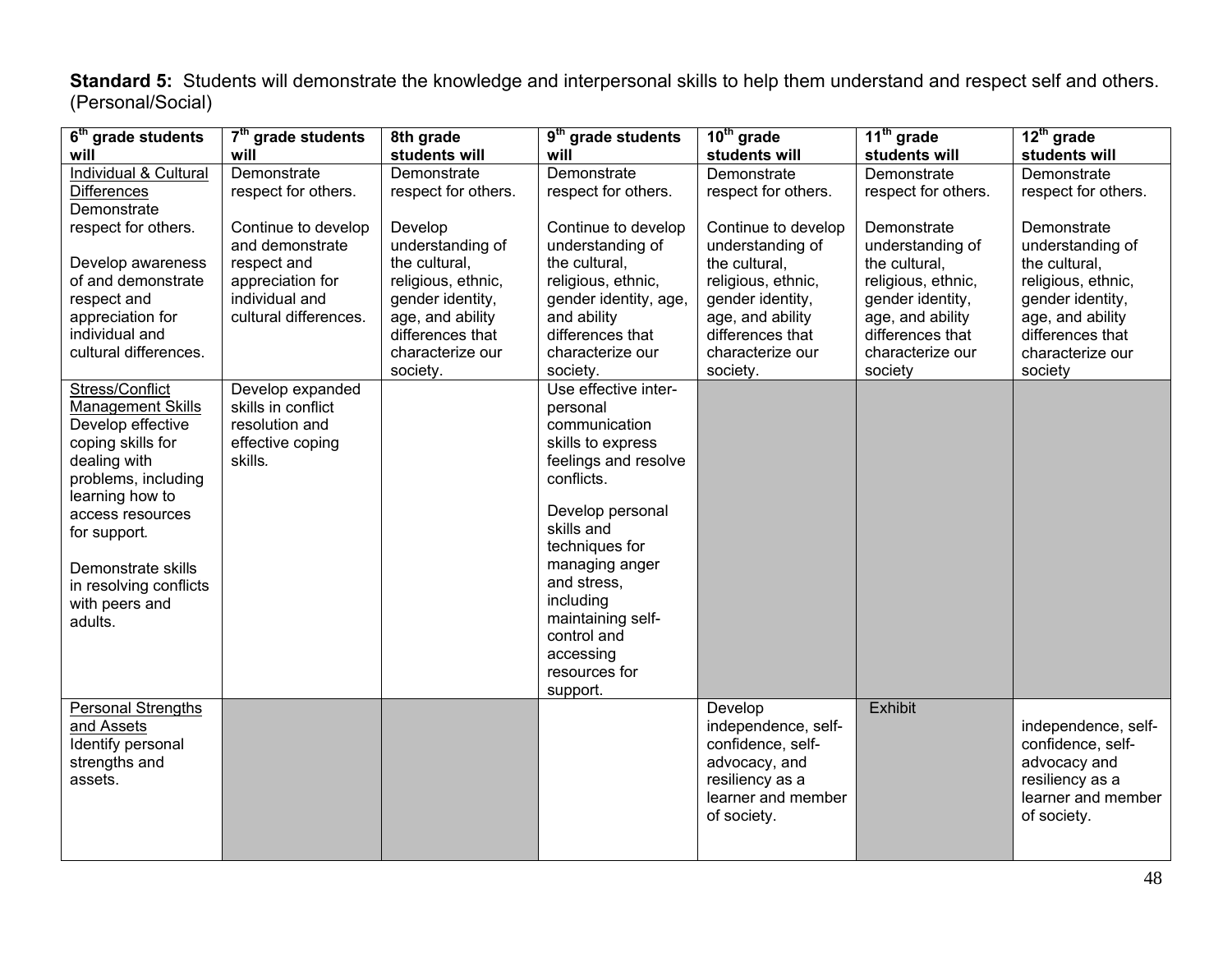| Alternative Points of                                                                       | Develop knowledge                             | Demonstrate           |                                                                                                                                                     |                                                                                                                                                                                 |  |
|---------------------------------------------------------------------------------------------|-----------------------------------------------|-----------------------|-----------------------------------------------------------------------------------------------------------------------------------------------------|---------------------------------------------------------------------------------------------------------------------------------------------------------------------------------|--|
| <b>View</b>                                                                                 | and understanding                             | respect for           |                                                                                                                                                     |                                                                                                                                                                                 |  |
|                                                                                             | of alternative points                         | alternative points of |                                                                                                                                                     |                                                                                                                                                                                 |  |
|                                                                                             | of view                                       | view.                 |                                                                                                                                                     |                                                                                                                                                                                 |  |
| Interpersonal<br><b>Communication</b><br><b>Skills</b><br>Develop good<br>listening skills. | Develop effective<br>communication<br>skills. |                       |                                                                                                                                                     | Demonstrate the<br>capacity to work<br>well with a variety<br>of people, including<br>the ability to<br>compromise and<br>solve problems in a<br>mutually respectful<br>manner. |  |
| <b>Interpersonal</b><br>Relationships                                                       |                                               | Develo                | p an<br>understanding of<br>the continuum of<br>relationships one<br>may have in<br>friendships, dating<br>relationships and<br>other interactions. |                                                                                                                                                                                 |  |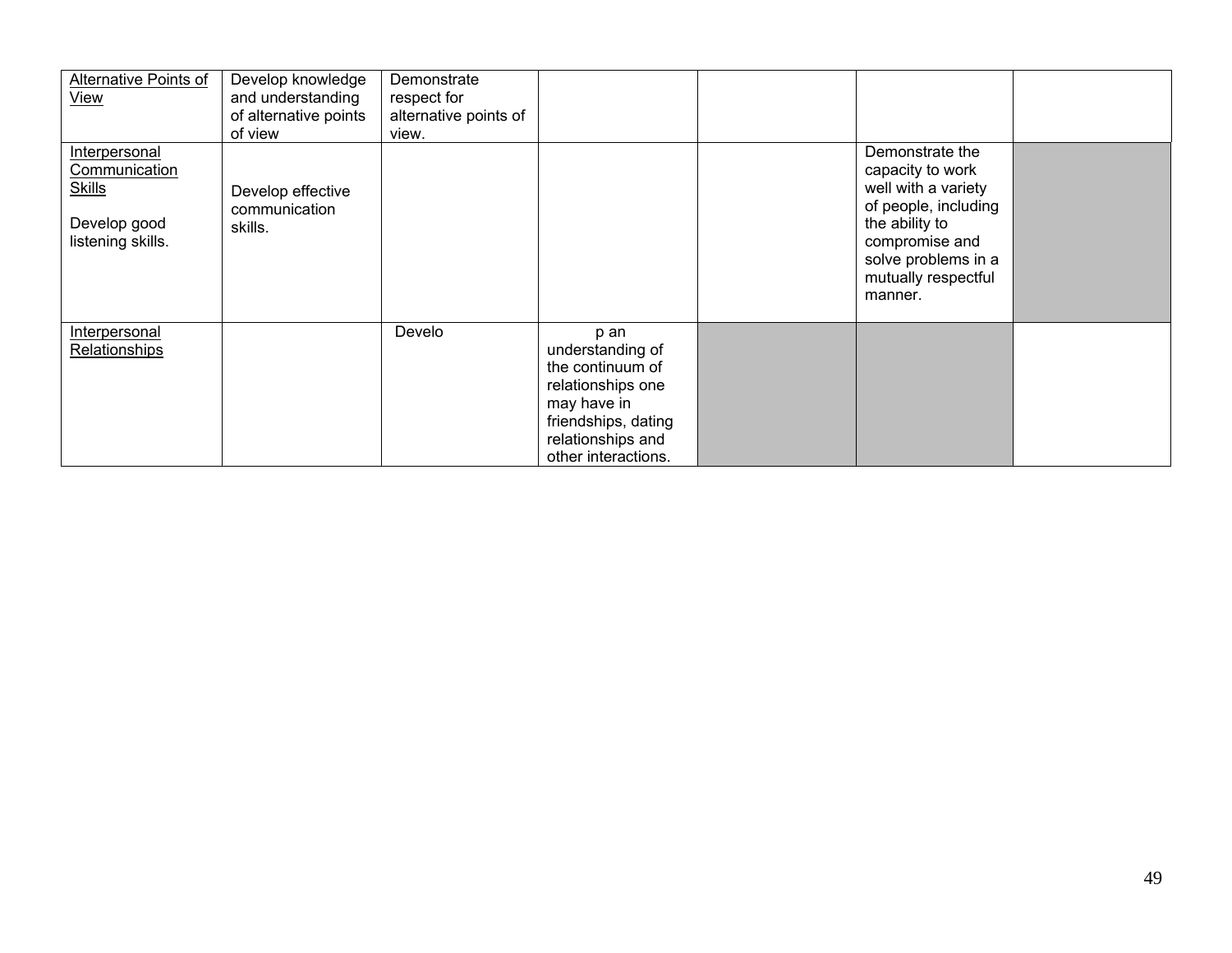**Standard 6:** Students will demonstrate the knowledge and skills necessary to make decisions, set goals, and take action to achieve goals. (Personal/Social)

| 6 <sup>th</sup> grade students | 7 <sup>th</sup> grade students | 8th grade students  | $9th$ grade students  | $10th$ grade         | $11^{\text{th}}$ grade | $12th$ grade  |
|--------------------------------|--------------------------------|---------------------|-----------------------|----------------------|------------------------|---------------|
| will                           | will                           | will                | will                  | students will        | students will          | students will |
| Learn & Use                    | Learn a model for              | Demonstrate use of  | Develo                | p and apply          |                        |               |
| Decision Making                | decision making and            | a decision-making   |                       | an effective         |                        |               |
|                                | problem solving.               | model in a given    |                       | decision-making      |                        |               |
|                                |                                | personal situation. |                       | and problem-         |                        |               |
|                                |                                |                     |                       | solving model to a   |                        |               |
|                                |                                |                     |                       | variety of           |                        |               |
|                                |                                |                     |                       | situations.          |                        |               |
| <b>Apply Decision</b>          | Identify short- and            |                     |                       | Develop an action    |                        |               |
| making to Goal                 | long-term goals and            |                     |                       | plan to set and      |                        |               |
| Setting                        | strategies for                 |                     |                       | achieve realistic    |                        |               |
|                                | achieving them                 |                     |                       | personal goals.      |                        |               |
| <b>Individual Efficacy</b>     | Understand the                 | Develo              | p personal            | Describe and         |                        |               |
| Learn that decisions           | consequences of                |                     | awareness of the      | reflect on how       |                        |               |
| and choices have               | decisions and                  |                     | relationship between  | one's own thoughts   |                        |               |
| consequences.                  | choices.                       |                     | personal/social       | or actions have      |                        |               |
|                                |                                |                     | goals, actions, and   | resulted in specific |                        |               |
|                                |                                |                     | outcomes.             | outcomes.            |                        |               |
| Self-Advocacy                  | Demonstrate when,              | Und                 | erstand the           | Review the concept   |                        |               |
| Learn when, where              | where and how to               |                     | concept of resiliency | of resiliency and    |                        |               |
| and how to seek help           | seek help for solving          |                     | and the need to       | the need to adapt    |                        |               |
| for solving problems           | problems and                   |                     | adapt to achieve      | to achieve personal  |                        |               |
| and making                     | making decisions.              |                     | personal goals.       | goals effectively.   |                        |               |
| decisions.                     |                                |                     |                       |                      |                        |               |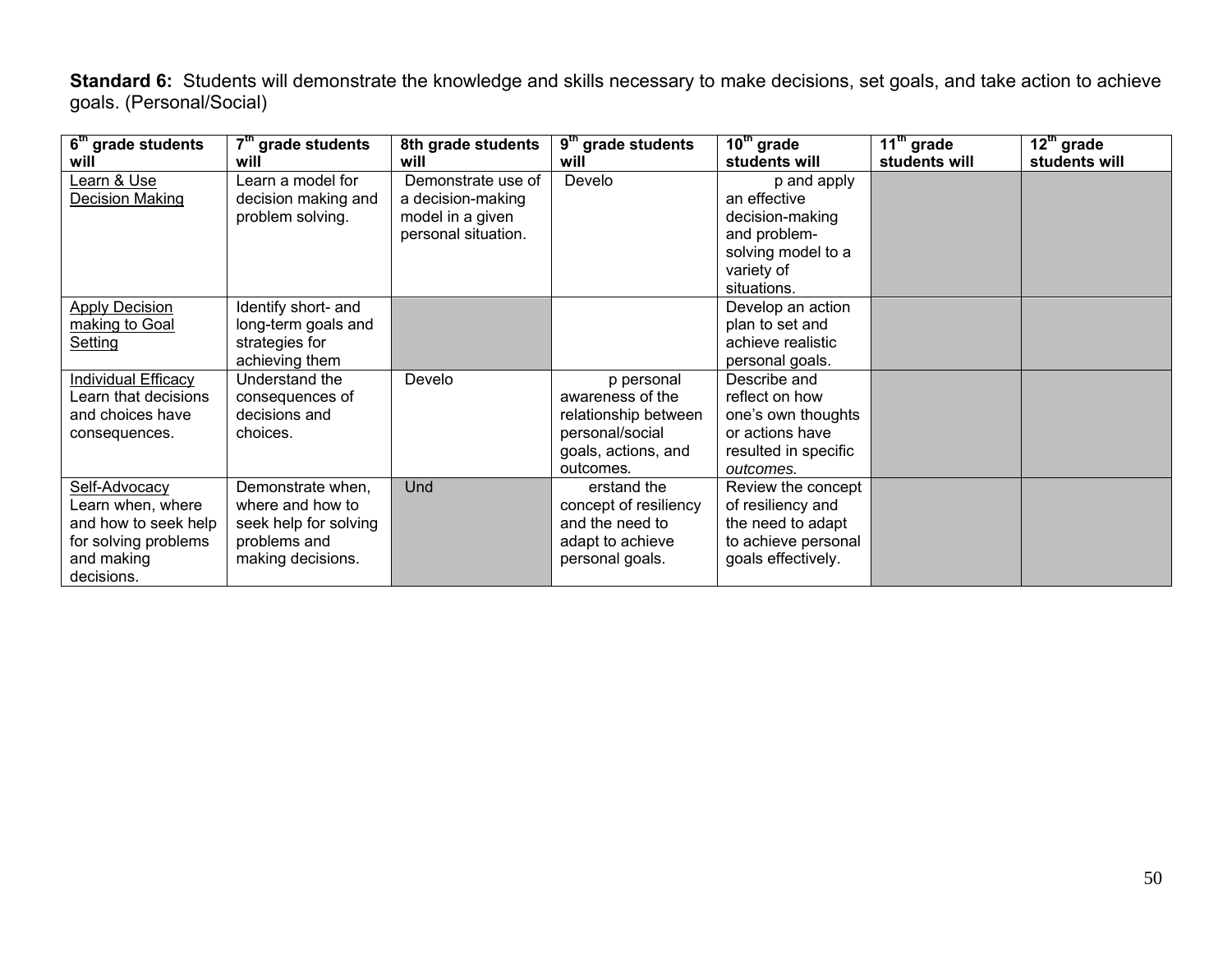| $\overline{6}^{\text{th}}$ grade students<br>will                                                                                                                                                                                                                                                                                        | 7 <sup>th</sup> grade students<br>will                                                                                                                                                                                                 | 8th grade students<br>will                                                                                                                     | $\overline{9^{th}}$ grade students<br>will                                                                                                                                            | 10 <sup>th</sup> grade students<br>will                                                                                                             | 11 <sup>th</sup> grade<br>students will | $12th$ grade<br>students will |
|------------------------------------------------------------------------------------------------------------------------------------------------------------------------------------------------------------------------------------------------------------------------------------------------------------------------------------------|----------------------------------------------------------------------------------------------------------------------------------------------------------------------------------------------------------------------------------------|------------------------------------------------------------------------------------------------------------------------------------------------|---------------------------------------------------------------------------------------------------------------------------------------------------------------------------------------|-----------------------------------------------------------------------------------------------------------------------------------------------------|-----------------------------------------|-------------------------------|
| <b>Bullying &amp; Harassment</b><br>Define bully, victim,<br>and bystander<br>behavior.<br>Identify effective<br>strategies for<br>responding to<br>bullying/harassment as<br>a bully, victim, or<br>bystander.<br>Identify strategies for<br>seeking assistance<br>when harassed,<br>bullied, or<br>discriminated against<br>at school. | Develop personal<br>awareness of one's<br>own behavior as a<br>bully, victim, or<br>bystander.<br>Continue to identify<br>strategies for<br>seeking assistance<br>when harassed,<br>bullied, or<br>discriminated<br>against at school. |                                                                                                                                                | Develop strategies<br>for seeking<br>assistance and<br>coping with the<br>reactions when<br>harassed, bullied, or<br>discriminated<br>against at school or<br>within the<br>community |                                                                                                                                                     |                                         |                               |
| <b>Resisting Negative</b><br>Peer Influence<br>Develop an<br>understanding of the<br>need for resisting<br>negative peer pressure<br>and influence.                                                                                                                                                                                      | Develop effective<br>skills for resisting<br>negative peer<br>pressure and<br>influence.                                                                                                                                               | Demonstrate<br>effective skills for<br>resisting negative<br>peer pressure and<br>influence.                                                   | Review and<br>demonstrate<br>effective skills for<br>resisting negative<br>peer pressure and<br>influence.                                                                            | Continue to<br>demonstrate<br>effective skills for<br>resisting negative<br>peer pressure and<br>influence.                                         |                                         |                               |
| <b>Boundaries and Self</b><br>Advocacy<br>Understand how to set<br>personal boundaries,<br>assert individual rights,<br>and protect personal<br>privacy.                                                                                                                                                                                 | Develop skills for<br>setting personal<br>boundaries,<br>asserting individual<br>rights, and<br>protecting personal<br>privacy.                                                                                                        | Continue to develop<br>skills for setting<br>personal<br>boundaries,<br>asserting individual<br>rights, and<br>protecting personal<br>privacy. | Demonstrate<br>understanding of the<br>need to set personal<br>boundaries and<br>protect rights and<br>personal privacy in<br>the high school<br>environment.                         | Demonstrate<br>strategies for setting<br>personal boundaries<br>and protecting rights<br>and personal<br>privacy in the high<br>school environment. |                                         |                               |

**Standard 7:** Students will understand how interpersonal skills and knowledge enhance personal safety. (Personal/Social)